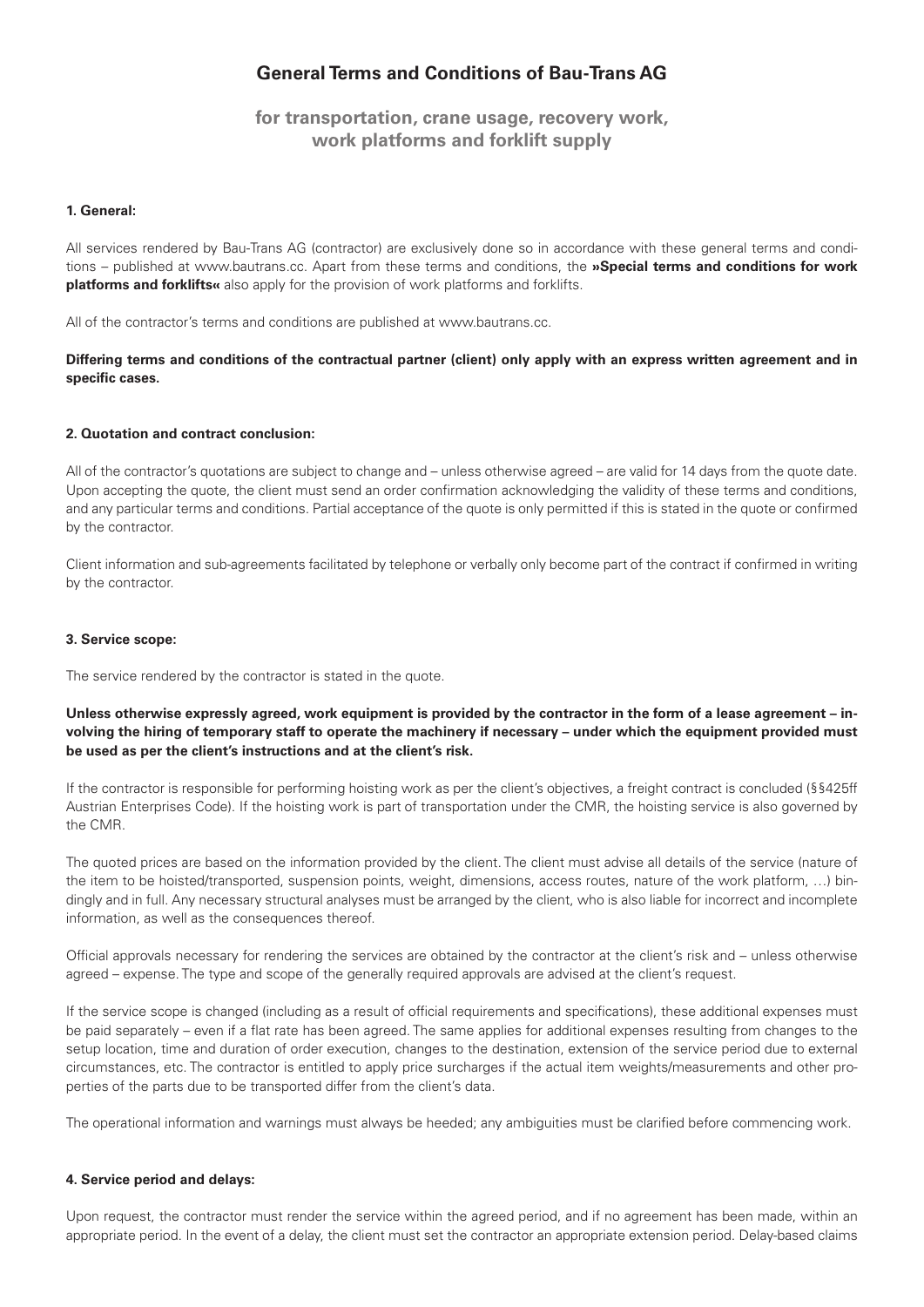can only be raised once an appropriate extension period has expired. If the client incurs any damage as a result of the delay, contractual penalties to be paid by the client are only taken into account if the contractor was informed of such consequences in writing prior to the quote being submitted and if the contractor can be accused of gross negligence or deliberate intent.

The risk of delays caused by force majeure or circumstances beyond both contractual parties' control (transport hindrances; weather; absence of official approvals; natural disasters; threats to materials or health caused by the service, etc.) is borne by the client. The contractor's service period is thus extended by the duration for which these circumstances last. The client is obliged to pay compensation for the forced downtimes resulting from these circumstances.

If order execution is delayed for reasons caused by the client (e.g. incorrect information when placing the order, delayed provision of the item, unsuitable transport routes or locations, etc.), the contractor is entitled to charge for the resulting overheads and additional expenses (including in the event of flat-rate orders).

## **5. Contract termination/withdrawal:**

Withdrawal/premature contract termination by the client is permitted if the contractor does not comply with its contractual obligations despite being granted an appropriate extension, or if just cause exists as agreed on in writing.

Withdrawal/premature contract termination by the contractor is permitted if the client does not comply with its obligations despite being set an extension, or if circumstances beyond the contractor's control arise and cause significant hindrances or threaten to damage items and/or injure persons without the client being able to rectify these within an appropriate time frame.

In the event that the official approvals necessary to render the contractual services are not issued, both parties are entitled to withdraw from the contract, whereby the client must pay for the services already rendered by the contractor.

### **6. Contractual parties' liability:**

The CMR applies exclusively for contractor services governed by the CMR. The client is responsible for adhering to the regulations on load security.

In the event of equipment rentals involving the supplying of temporary staff, the contractor is only liable for ensuring that appropriate equipment and – if applicable – qualified operating staff are provided.

The regulations on the freight contract apply for hoisting work. The contractor offers hook load insurance with an insured total of EUR 75,000.00 for damages to the hoisted item. If the client wishes to have a higher insured sum, it must advise the contractor of this and the value of the hoisted item in writing. If the client takes out this insurance itself, it must co-insure the contractor or ensure the insurance company waives all recourse against the contractor and its assistants. The contractor's liability for all damages resulting from the damage caused to the hoisted item is always limited to the insurance benefit.

No liability is assumed for damages caused to the item during recovery operations.

**The contractor and the assistants it employs are only ever liable for material damages and financial losses caused to the client while rendering the service in the event of grossly negligent or deliberate actions by the contractor or its assistants (temporary workers hired as part of equipment rentals are not considered the contractor's assistants). Liability for slight negligence is excluded – except for cases of physical injury.** Furthermore, the contractor and its assistants are similarly not liable for accidents or force majeure, or for secondary damage, compensation of lost profit or interest, or for damages resulting from third-party claims. The liability of the contractor and the assistants it employs is limited to the insured amount stated in the business liability insurance contract.

The client is exclusively liable for staff not appointed by the contractor, as well as any associated damages; this particularly applies for persons briefing the contractor's staff. It is a similar case for damages resulting from the delivery and hauling crew, crane operator or truck driver receiving instructions or directives and causing damage while following these (e.g. crane activities using a guide when visibility is poor, actions by the signalmen or site co-ordinators, directives given to truck or crane drivers etc.).

If the contractor is liable to third parties through the fault of these persons, the client is obliged to provide full indemnity against claims and actions.

The client is obliged to give notice of the damages caused by the contractor's service in writing immediately, but at the latest within three working days.